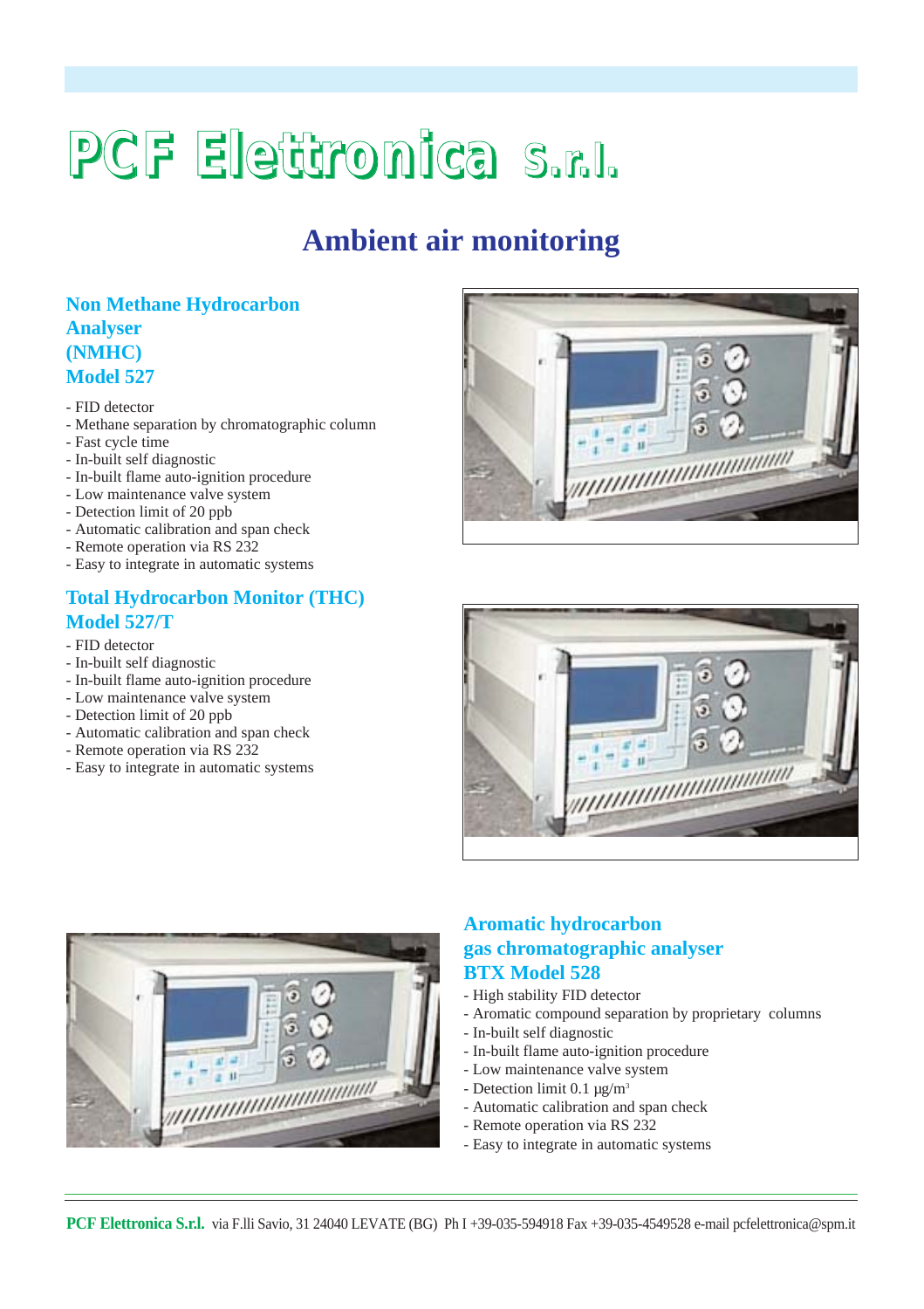# **Industrial applications**

### **Multi-point automatic FID monitor Model THC-110**

#### For continuous **L.E.L. - VOC/THC**

in process monitoring

- Hot FID detector (200 °C)
- Heat traced sampling system
- Fast cycle time
- In-built self diagnostic
- In-built flame auto-ignition procedure
- Low maintenance valve system
- Easy to maintain and integrate in automatic systems
- Remote/Local calibration and span check
- In-built safety and alarm program

# Ten point **automatic L. E.L.** industrial analyser **Model THC-110**

For continuous **L.E.L. - VOC/THC** in exhaust air monitoring of printing and smearing processes





### **Engineering capabilities**

PCF's long field experience in gas chromatography

can be of great help in tackling and solving

- your application problems with
- specific analytical programs
- sample treatment
- customised instrument configuration.

Most of PCF's systems are mounted in 19" racks and can include

- Stream many fold
- Customised analyser
- Ultra pure air supply
- Hydrogen supply
- Remote/Local zero and span check
- Safety and alarm system configuration
- Rear interface for remote control and management
- High flexibility in meeting customers' needs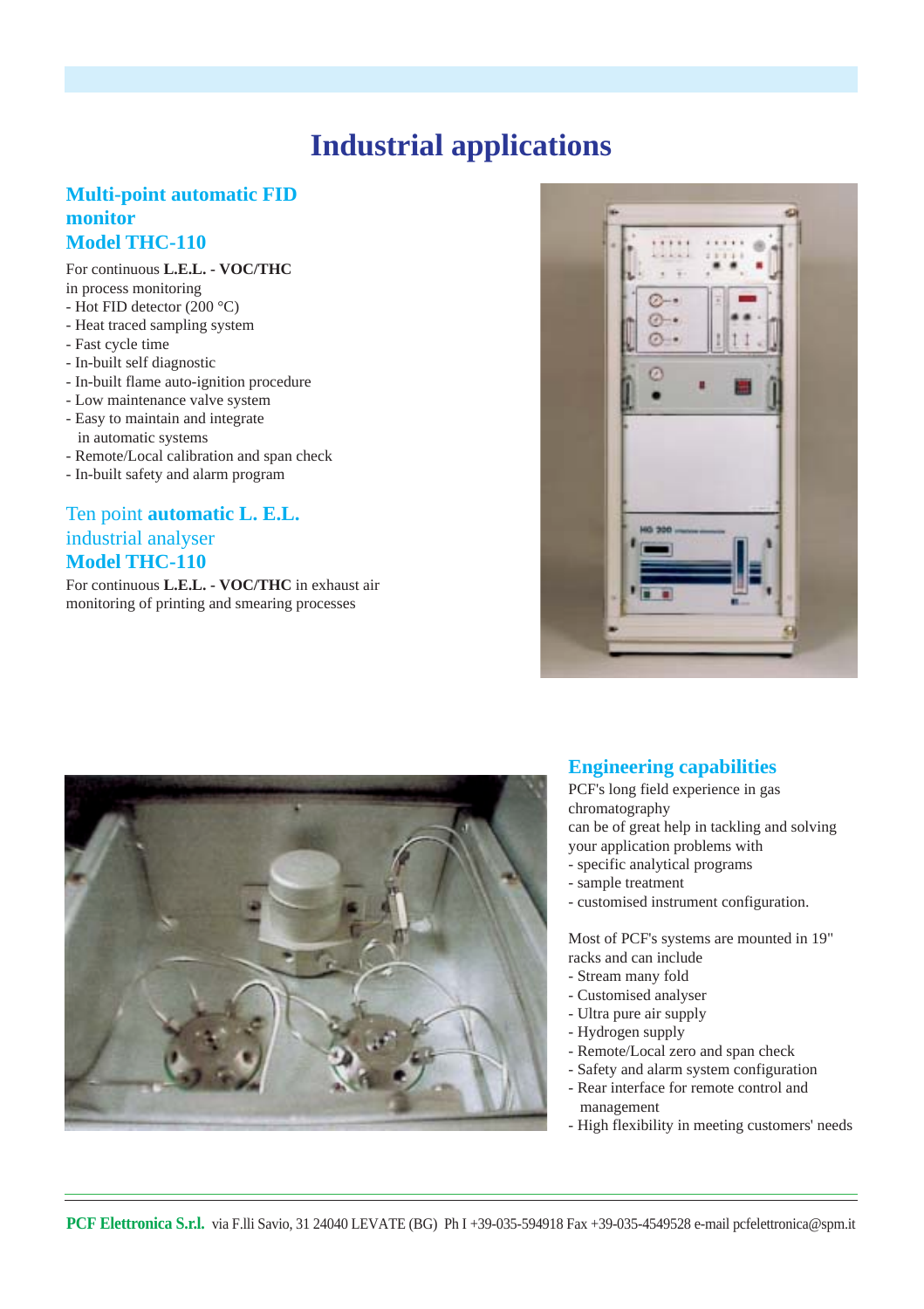# **Toxic**

# **Industrial gas chromatographic analyser Model 528/GC**

For continuous monitoring of specific pollutant hydrocarbons, e.g. Ethylene Oxide, Vinyl Chloride, Propylene, Toluene, Ethyl Acetate, Acetone, Styrene, Monomers etc.

- FID detector
- Fast cycle time
- In-built self diagnostic
- In-built flame auto-ignition procedure
- Easily customised for up to 6 species (contact manufacturer)
- Low maintenance valve system
- Automatic calibration and span check
- Remote operation via RS 232
- Easy to maintain
- Easy to integrate in automatic systems





### **Portable gas chromatographic analyser Mod. 9388**

Suitable for both ambient and source monitoring

- Hot FID detector
- Methane separation by chromatographic column
- Fast cycle time
- Low maintenance valve system
- Low maintenance sampling and analysis system
- Detection limit of 20 ppb
- Easy to maintain and operate in the field
- Available in the configuration for specific toxic hydrocarbons
- In built data base card (up to 10,000 data stored)
- In built customised analysis card
- Built according to UNI 10391 regulations
- Certified according to ISO 9169 at CESI SpA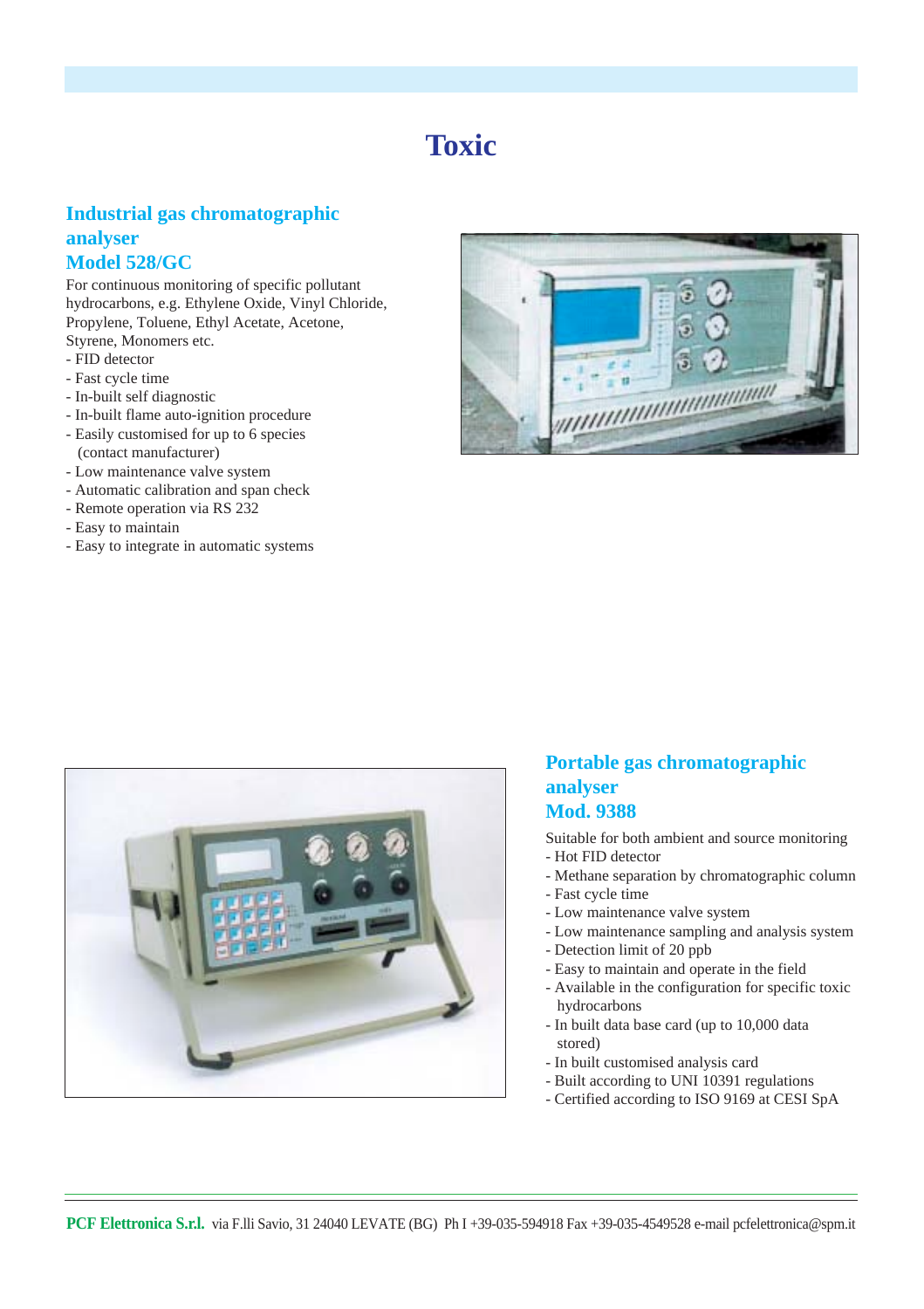# **Electrochemical cell monitors**

Both single or two cell monitors suitable for measurements of  $O_2$ , CO, NO, NO<sub>2</sub>, SO<sub>2</sub>, HCl, H<sub>2</sub>S, H, etc. in

- Source monitoring
- Combustion efficiency check
- Trace monitoring at sources

#### **Portable monitors Model 2100**

Are intended to measure and display the concentration of a great variety of species.

- Available in single channel version
- Easy to use
- Also battery powered (up to 8 hour autonomy)
- Accuracy : 4% full scale

### **Fixed monitors Model ECS 400**

Are intended to measure and display the concentration of a great variety of species.

- Available in up to eight channel version.
- Easy to use
- Available both in table top and rack mount version
- Accuracy : 4% full scale



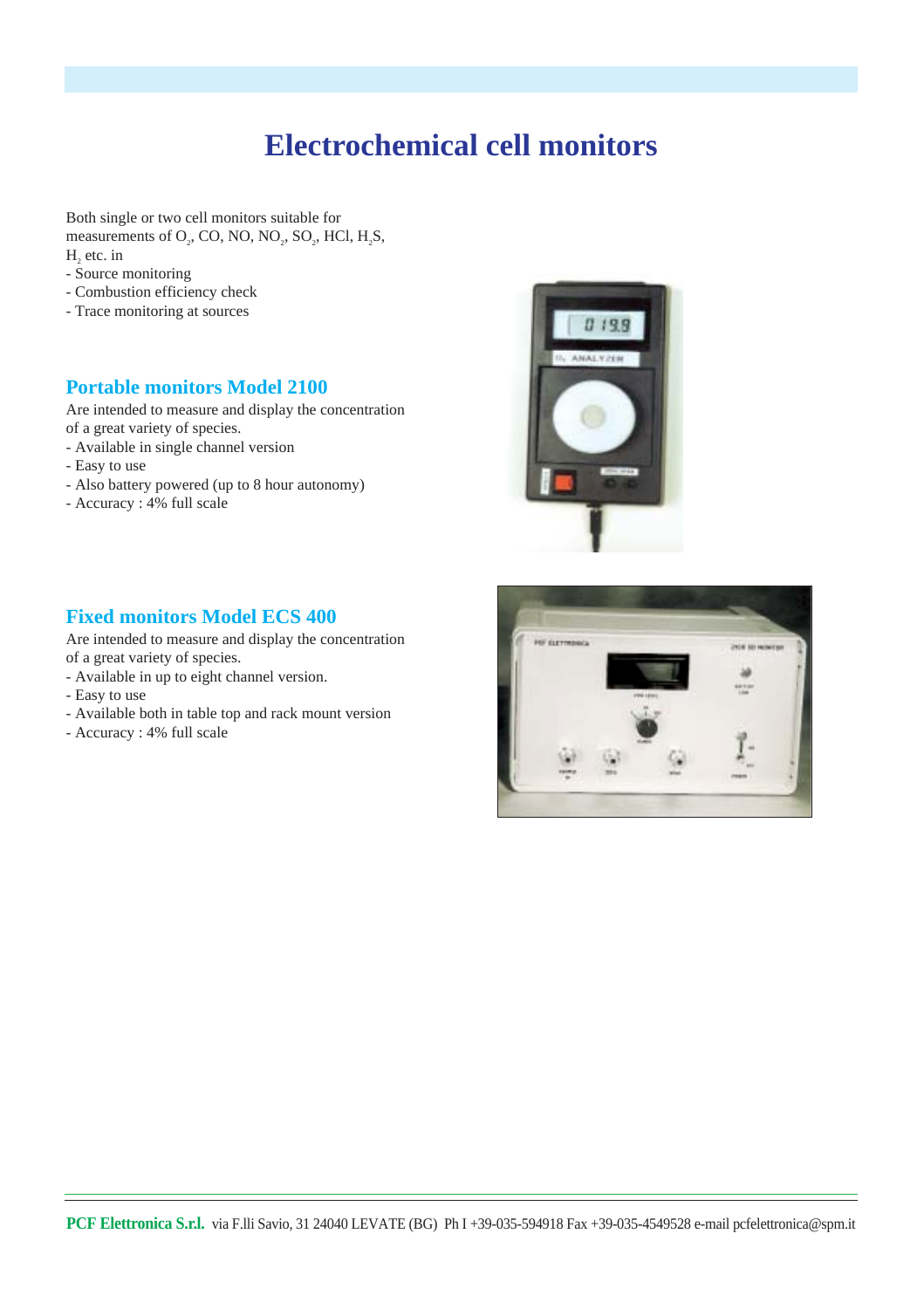# **Ancillary equipment**

### **High purity air generator Model 9588**

- Catalytic oxidation of organic pollutants
- Air purity better than 0.1 ppm HC
- Up to 500 ml/min flow rate
- Particularly suitable for FID analysers/monitors
- Rack mounted
- 1/4" (4/6 mm) pneumatic connections

#### **Hydrogen and nitrogen generators**

- Bench top or rack mounted version
- High purity hydrogen/nitrogen suitable for FID detector
- High water reservoir
- Easy to maintain
- Easy to use









#### **Multi-stream selector Model FC/S10**

- Up to 10 stream selection (optional 20 streams)
- Timer easily programmed from 12 to 45 minutes
- Hand and/or automatic operated selection
- Pneumatics built in AISI 316 SS and/or PTFE
- Free alarm set values (0-100%)
- Optional IP65 protection

#### **Sampling probe**

- Length as per order
- SS with ceramic filter on the tip

#### **Heat traced line**

- Length as per order
- Temperature regulator

### **Mini cylinder basket (2 - 3 cylinders)**

| World wide distributor               |
|--------------------------------------|
| PandA Services                       |
| Via E. Borsa, 10                     |
| 20052 Monza MI Italy                 |
| $\vert$ Ph +39-039-835457            |
| $F_{X}$ +39-039-2841066              |
| E-mail criccardi@sferainformatica.it |